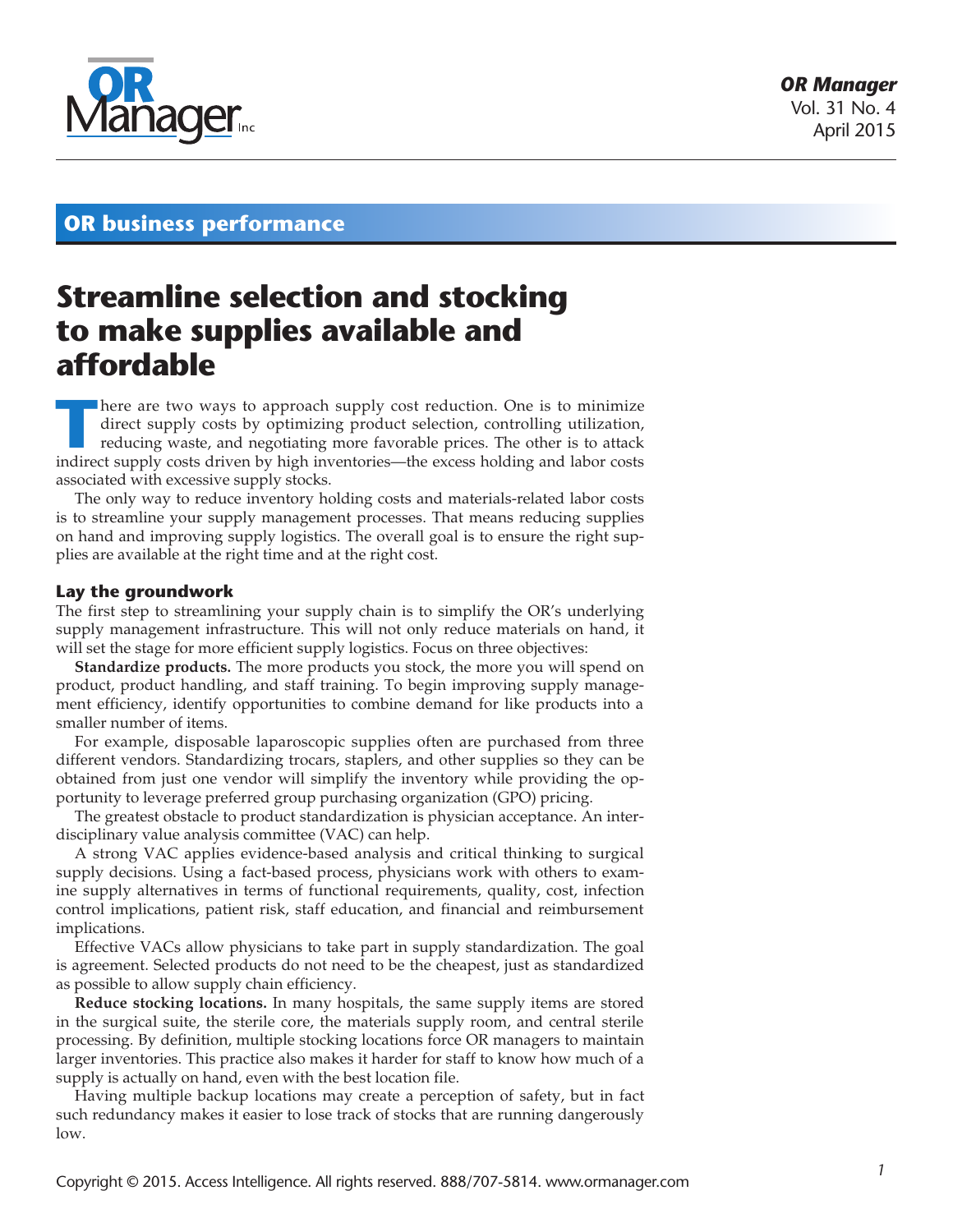

The best practice is to consolidate stocking locations as much as possible. For example, at a hospital we visited recently, we helped staff consolidate fibrin sealant from four stocking locations to one.

In general, room inventories should include only a minimal stock of urgent/ emergent supplies, such as suture, dressing, tape, and other items staff need to access rapidly. Specialty suites can also include high-demand specialty-specific supplies. Optimally, everything else is stored in the core. If this is not possible, make sure supplies are stored in only one secondary stocking location.

**Establish par levels.** Appropriate par levels ensure an adequate stock is on hand while inventories are kept as low as possible. The par level calculation is based on item utilization, order lead time, and safety stock.

For example, a department uses 15 gowns per day, and it takes 3 days for replacements to arrive after reorder. Materials management and nursing staff agree that appropriate safety stock, based on reasonable usage fluctuation, is 15 gowns. The par level calculation for this item would be:

 $(15 X 3) + 15 = 60$  units

When inventory on hand is reduced to 60 gowns, it is time to reorder.

You should also calculate a par maximum for each supply item. This is the quantity of inventory that should not be exceeded to prevent increased holding costs related to obsolescence, insurance, space, and loss of reinvestment capital. In addition, facilitate reorder accuracy by specifying whether items are ordered individually, by the box, or using another unit of measure.

#### **Control reorder process**

After you have reduced product types, stocking locations, and stocking levels, the next step is to maintain a lean inventory by controlling the supply reorder process. Barcode and scanner systems are becoming more common in hospital ORs. Weightbased reorder systems are available, but they are expensive and can be vulnerable to human error. One less expensive option is a manual Kanban system.

Kanban (Japanese for "signal") is a visual inventory reminder system. Each item in a stocking area has a signal card that lists item number, par level, reorder quantity, and other key information (image below). The card is secured to the inventory at the par level minimum. For instance, if the par level for a stapler reload is two boxes, the Kanban card could be fixed with a rubber band to the last two boxes on the shelf. When the picker gets to that card, he or she removes it and places it in a "to be ordered" envelope (image on p 26).

Reorder staff regularly collect Kanban cards from the envelopes. This system significantly reduces time spent checking stocks and reordering products.

One variation on Kanban is the two-bin system. For each item, half of the stock is placed in one bin and half in another. When a bin is empty, the picker places it on a reorder rack, triggering the reorder process. Some hospitals have combined electronic and Kanban systems. Staff use scanners to check and manage stocks, but Kanban cards provide an extra layer of safety.

#### **Think through logistics**

Staff can pick cases more efficiently if you reduce the number of steps needed to search for inventory. Redesign storage areas with the end user in mind. You may want to begin by creating a current-state map of your OR's material processes. Analyzing this map can help you develop a more efficient future-state case picking algorithm.

As much as possible, create a picking process that allows for one continuous forward movement, with no need to backtrack or zigzag. Three concepts are helpful:

|                   | When restocking, please place<br>2 ea<br>in a Rubber Band with this card. |   |        |
|-------------------|---------------------------------------------------------------------------|---|--------|
| Item Number:      |                                                                           |   | 600949 |
|                   | <b>Reorder Quantity:</b>                                                  | 1 | bx     |
| Item Description: | <b>HARMONIC WAVE18S 6/BOX</b>                                             |   |        |
| Cost Each:        | Main Storage Location:                                                    |   |        |
| \$360.06          | OR Storage Room                                                           |   |        |
| <b>PAR Level</b>  |                                                                           |   |        |
|                   |                                                                           |   |        |

*A Kanban card placed at the par minimum point lets staff know when to reorder supplies. Source: Surgical Directions.*



*A Kanban card placed at the par minimum point lets staff know when to reorder supplies. Source: Surgical Directions.*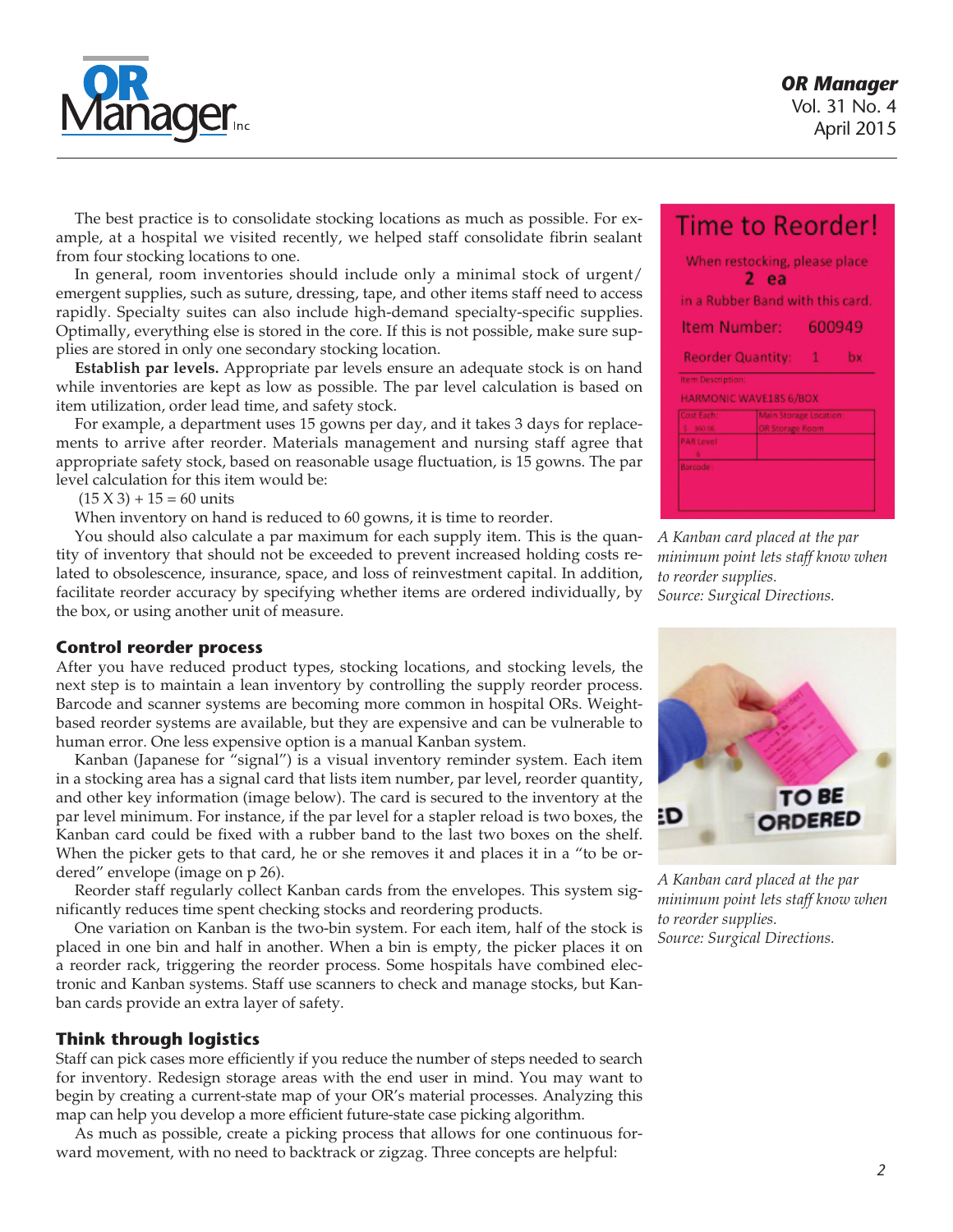

**Organize supplies based on picking order.** Stocking locations should be arranged by product category (drapes, disposables, sutures, etc). Within each category, arrange items by service line. For supplies that come in several sizes, organize items from small to large, going from left to right.

**Structure pick list cards based on supply order.** Pick list cards should list items in the order in which they are stocked in storage areas. Optimally, locator codes are sequential, either numerically or alphabetically.

**Make labels work for staff.** Shelf labels should include rack, shelf, and bin codes. Item labels should include the item number, product description, vendor name, catalog number, and reorder point (including the par and min/max levels).

**Make item codes intuitive.** If a sponge comes in sizes 1, 2, and 3, item codes should be, for example, SPG-1, SPG-2, and SPG-3 (not SPG-362, CJ7TX, and U-76HS).

Better supply logistics will not only make picking more efficient, they will make restocking easier and allow staff to locate items quickly in urgent situations.

#### **Preference cards play key role**

Preference cards can have a significant impact on efficiency. Pick lists are generated from preference cards, so inaccurate preference cards increase the time staff spend picking supplies.

Picking mistakes cause the circulating nurse to spend excessive time outside the OR and can extend case times. The need to return unused supplies to storage incurs additional labor costs. In addition, "artificially low" stocks can trigger unnecessary orders. Staff reorder supplies, not knowing that items will be returned to inventory later that day or the next morning.

Preference cards require standardization and consistent upkeep. Audit cards frequently for unused or rarely used items. As part of this process, ask surgeons to review and sign off on their preference cards at least annually.

In addition, create a process for updating preference cards on an ongoing basis. Accurate preference cards improve efficiency and surgeon satisfaction while decreasing patient risk.

#### **Data integrity is important**

All the strategies discussed above depend on accurate and usable materials data. In hospitals with a poorly maintained materials management information system (MMIS), several problems can hinder efforts to streamline the supply chain:

**Lack of uniform category codes.** When category codes are not used consistently, it is difficult to identify product standardization opportunities. Create a uniform and accurate process for applying category codes.

**Duplicate items.** When the same item is listed in the MMIS under different names and codes, it is hard to analyze utilization and establish accurate par levels. This problem is often worse in large health systems with multiple legacy systems.

The solution is to establish uniform naming and coding conventions for supply items.

In addition, restrict the number of staff members who have the ability to add new supplies to the master table. Create a documented process for entering new supply items, and train staff to use the process correctly.

**Discrepancy between information systems.** In many hospitals, MMIS item files do not match item names and codes in the electronic medical record (EMR). This leads to errors in case picking and supply reordering. Make sure the EMR file is updated frequently with feeds from the MMIS item file.